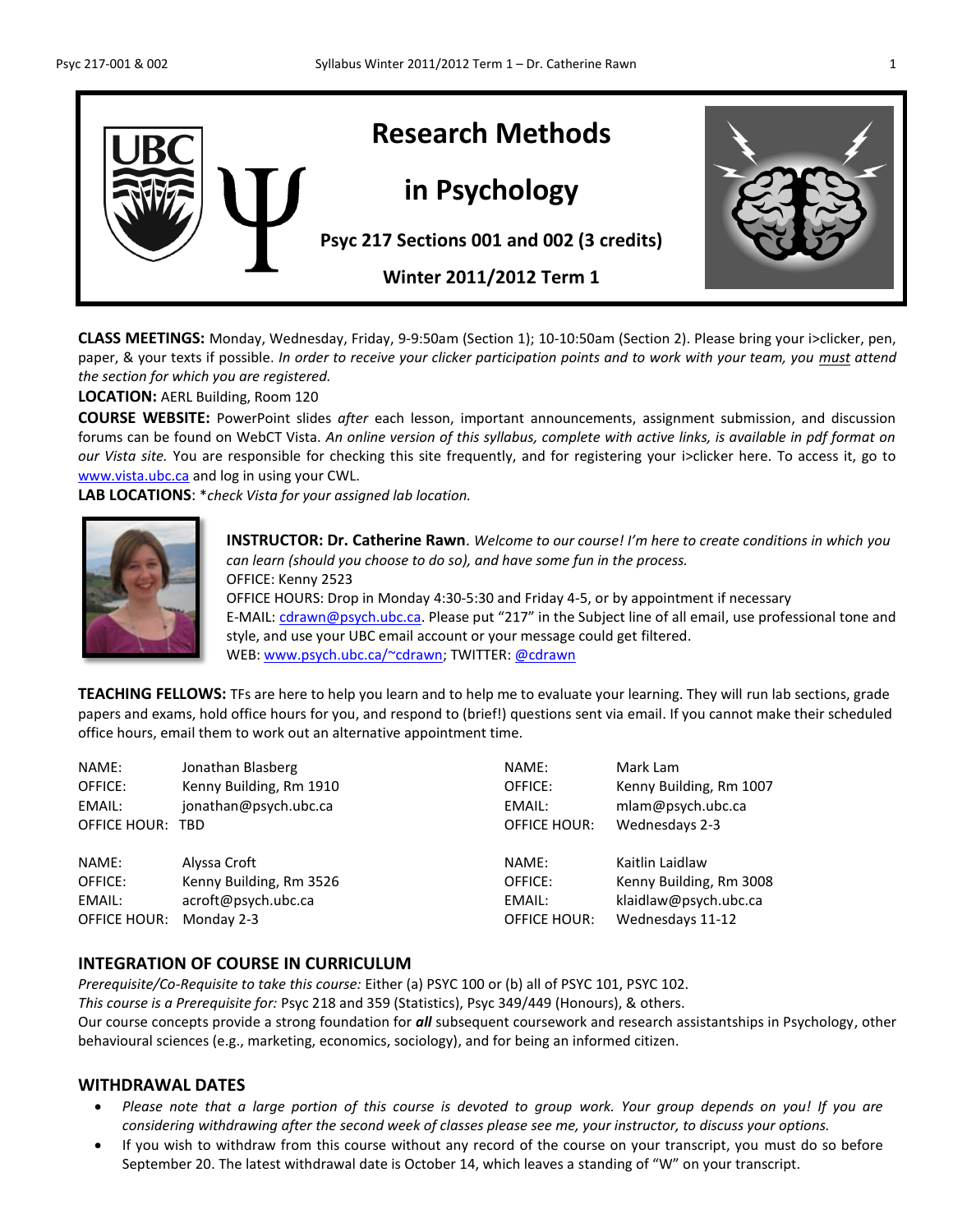Note of the late

iclicker

## **COURSE DESCRIPTION**

Welcome to *Research Methods in Psychology.* **The purpose of this course is** to help you to understand, remember, and apply the methods and reasoning behind psychological information and research. **This is important because** this solid foundation will help you to become a critical and informed *consumer* of psychological research and *creator* of psychological research. **As a consumer of psychological research**, you will be equipped to read and understand research presented in future courses in psychology, and you will also be equipped to critically evaluate pop psychology and research you see reported in the media. **As a new creator of psychological research,** you will have the basic tools to investigate questions about human behaviour. These tools will serve you well in future studies, particularly in research assistantships, directed studies projects, Honours projects, and even graduate study.

Together, we will strive to reach these goals in a variety of ways. The topics covered in this course aim to cover the **basics of the scientific method, research design and execution, some basic data analysis, and communication of research results**. We will discuss what a psychologist does and why; how psychologists decide on a research plan, how to choose a method, how to evaluate information and data, and then how to draw conclusions regarding why we behave the way we do. We will practice critical thinking, and attempt to apply the material to everyday situations in which we encounter "data" so that when we encounter psychological information and issues, we can assess it from various directions and be well informed. **Learning Appraisals** have been carefully designed to encourage you to demonstrate critical thought, and to reflect the real collaborative nature of research.

Students who successfully meet the course requirements will be able to

- apply core concepts in the philosophy of science (e.g., falsifiability) to enhance critical thinking;
- discuss and apply the basic methodological tools psychological scientists use to test hypotheses about behaviour;
- identify and evaluate the main ethical considerations of psychological research;
- locate an empirical journal article using the university's library online resources;
- read an empirical journal article, identify the main features of the study design, and summarize its conclusions;
- collaborate with others to design a study to test a psychological hypothesis;
- execute a research study's methodology as a researcher, and evaluate that methodology in writing;
- describe the rationale underlying basic statistical analyses including correlation and the t-test;
- present research in poster form and a written American Psychological Association (APA) style report;
- discuss research methods, results, and implications;
- use APA referencing and citation style for written work;
- demonstrate competence in various employable skills, including public speaking, formal and informal writing, group collaboration, peer evaluation, as well as creation and synthesis of multiple ideas.

You might be thinking: *That is quite a long list of course objectives!* Indeed, this course is all about actively experiencing research as you engage in learning about it. Many students find it challenging both in content and in the amount of work involved. Be prepared to put in the effort to achieve success. But don't despair: We're here to support you and have some fun along the way!

| <b>REQUIRED MATERIALS</b> |  |
|---------------------------|--|
|---------------------------|--|

|  |  |  |  | 1. Cozby, P. C. (2009). Methods in Behavioral Research (10th ed.). New York: McGraw-Hill Ryerson. |
|--|--|--|--|---------------------------------------------------------------------------------------------------|
|--|--|--|--|---------------------------------------------------------------------------------------------------|

 This is a nuts-and-bolts style guide to research methods that focuses on the details of how to conduct research. Available new and used from the bookstore.  $(9<sup>th</sup>$  edition also ok.)

**2. Stanovich, K. E. (2009).** *How to Think Straight about Psychology* **(9th ed.). Boston, MA: Pearson.**

- This guide to research methods provides a nice complement to the details of the Cozby text. It is written from a bigger picture perspective. Available new and used from the bookstore.  $(8<sup>th</sup>$  edition also ok.)
- **3. Cuttler, C. (2010). Research Methods in Psychology. Dubuque, IA: Kendall Hunt.**
	- This is the lab guide that will help you and your teammates create a successful research project!
- **4. i>clicker Student Response System, available new and used from the bookstore.**
	- $\bullet$  Please bring this to help you participate in every class.

*Financial Hardship*: If you are experiencing serious financial hardship and are unable to purchase some or all of the required materials, please see me, your instructor, as soon as possible. There are (limited) opportunities available for loans.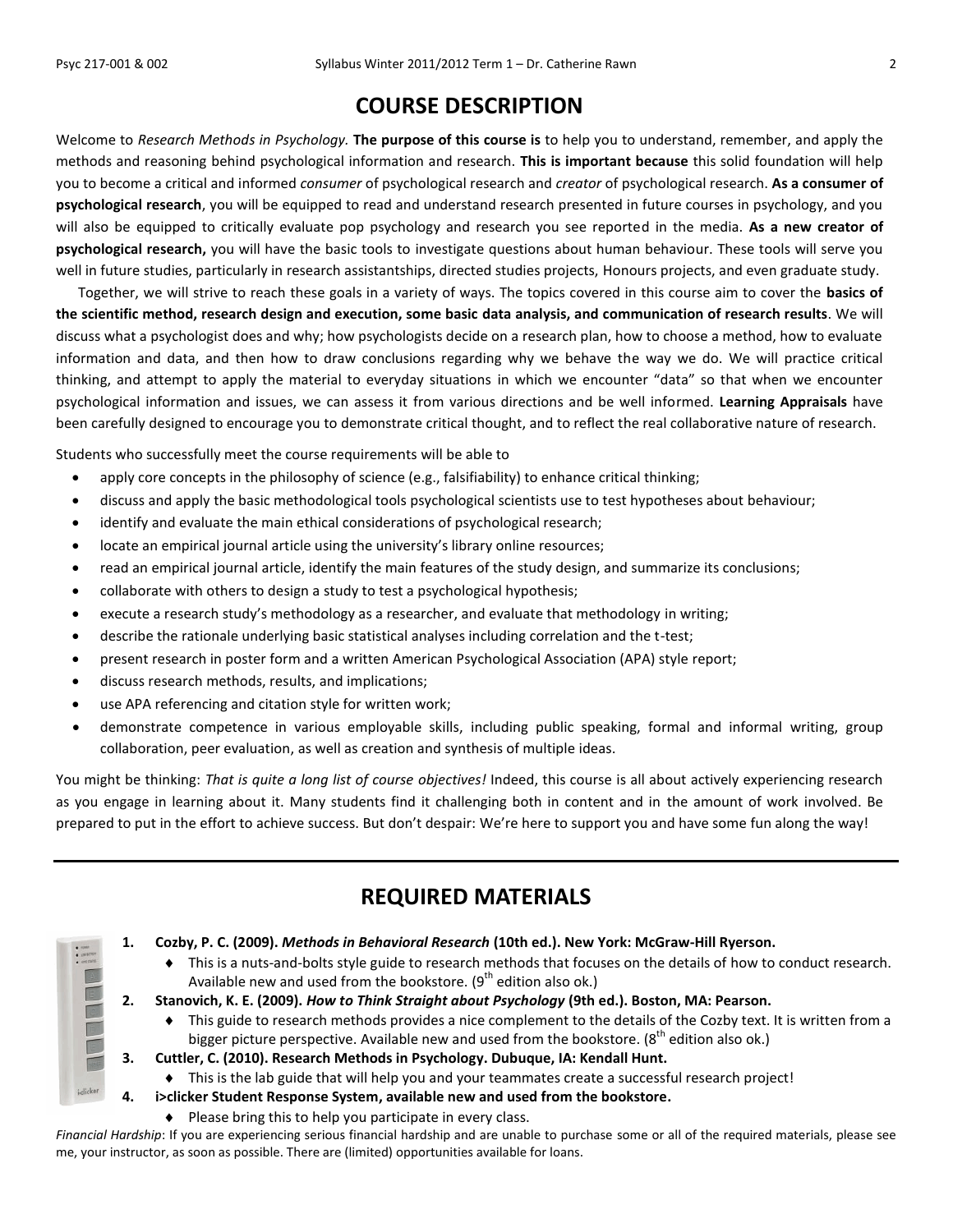## **LEARNING APPRAISALS (OVERVIEW)**

The distribution of assessments in this course is as follows: 50% for exams, 41% for written and verbal communication related to the research process, and 9% for active participation in the research & learning process. The more you participate, the more you will get out of this course. Questions and constructive feedback are always welcome.

| <b>Learning Appraisal</b>             | <b>Points</b> | Due Date(s)                                         |
|---------------------------------------|---------------|-----------------------------------------------------|
| Participation                         | 4%            | (I>clicker continuous, peer evaluation due Oct 17)  |
| Research Experience Component (REC)   | 5%            | All components must be completed by December 3.     |
| Mini Communicating Psychology         | 6%            | Recommended: October 3                              |
| Assignment                            |               | Final deadline: scheduled start time for final exam |
| Midterm Exams (2 x 10%)               | 20%           | Wednesday September 28 and Monday November 7        |
| <b>Collaborative Research Project</b> | 35%           |                                                     |
| Group Oral Presentation (5%)          |               | Wednesday October 14 (Lab 2)                        |
| Group Poster Presentation (10%)       |               | Friday November 25, 7-9pm, East Atrium, LSI         |
| Individual APA-style Report (20%)     |               | Friday December 2, start of class                   |
| Final exam                            | 30%           | Date set by registrar (Exam period: Dec6-20)        |
| <b>Total</b>                          | 100%          |                                                     |

You'll notice that a variety of activities are used to measure your mastery of course material. There are multiple reasons for this approach to assessment (as opposed to just 2 exams). Here are some key reasons why I use this approach:

- The various modes of assessment require you to think differently about issues as you comprehend them, discuss them, and apply them. Based on research in learning and memory, this multifaceted approach will help to maximize retention and thorough understanding.
- There are differences in peoples' comfort level with different types of assessments. By including a variety, most people will likely find a chance to show their strengths as well as work on skills they find challenging.
- Everyone will practice a variety of skills that will benefit them in future classes, in the workplace, and in their personal lives. These include: professional writing, public speaking, collaboration with others, and synthesis of a range of material (e.g., while studying for exams, working on the group project).

## **LEARNING APPRAISALS (DETAILS)**

### **Lab-Based Group Collaborative Research Project – 35% Total**

The purpose of the Collaborative Research Project (CRP) is to give you an opportunity to work in small groups to generate and test a hypothesis about human behaviour that you are interested in*,* and to report those results in professional written form. This project has been designed to incorporate as many elements as possible of the process in which psychological scientists engage to gain insight into human behaviour. **As we cover topics such as hypothesis generation, research design, and basic analysis, you will immediately apply your knowledge to your CRP during Lab Meetings led by one of our Teaching Fellows.** You will receive guidance at each stage. Lab Meetings will take place during the class period on **September 30, October 14, October 28, November 9, and November 18**. *Attendance at all Lab Meetings and the Poster Session (November 25, 7-9pm) is expected. However, the first three lab meetings involve crucial group work and are therefore mandatory. You will lose 20% of your lab grade (i.e., 7% of your course grade) for each of these meetings that you miss (e.g., if you miss 2 out of 2 of those first meetings you will lose 40% of your lab grade).*

The vast majority of research conducted in psychology these days is collaborative (R. Kliegl, APS Observer June/July 2008, pp. 29-31). Reflecting this trend, you will work closely in groups of 5-6 on this project. **Group work can be challenging.** In order to help you achieve excellence in your CRPs, each group will have a **private discussion thread on Vista** to collaborate with each other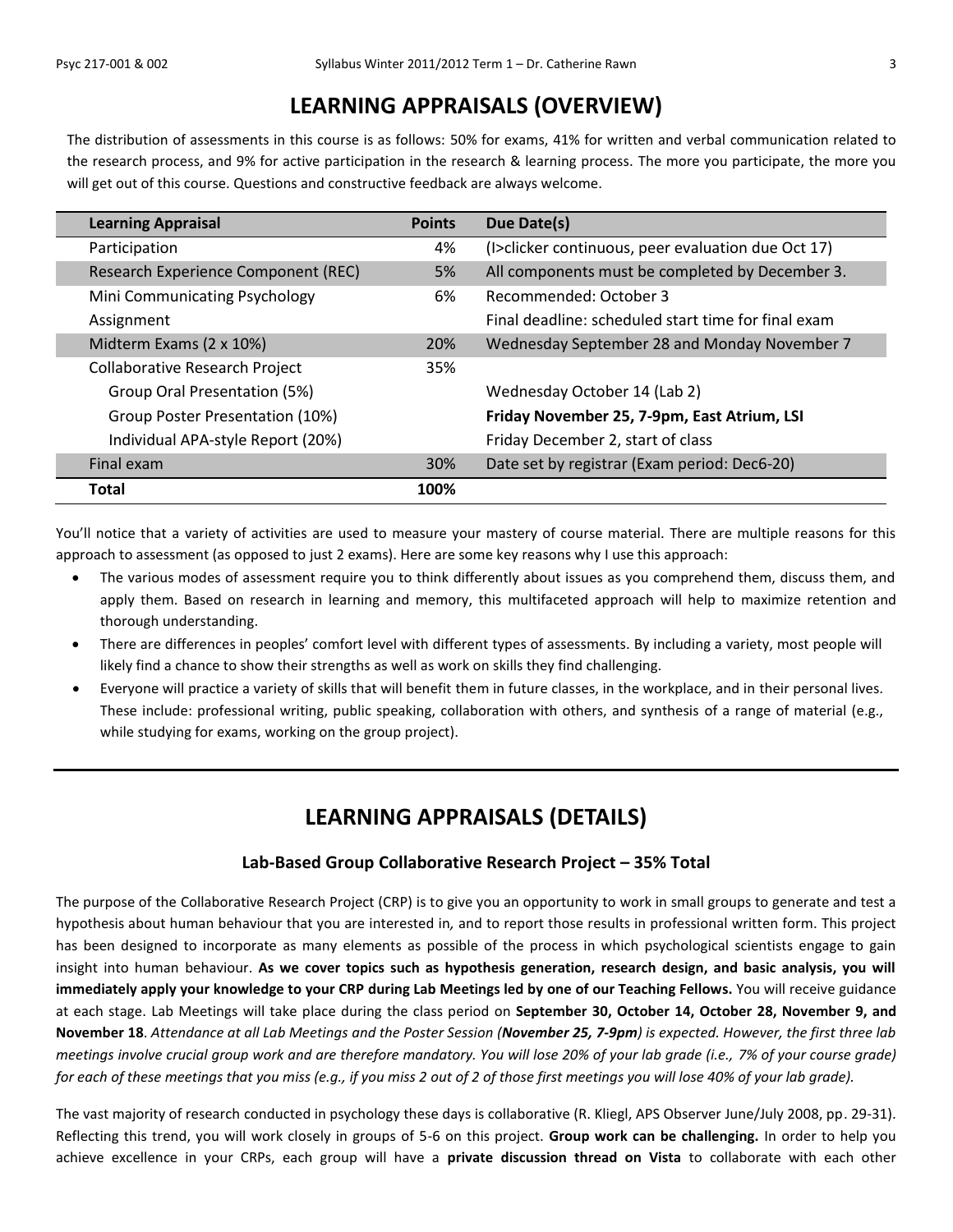throughout the term. I *require* you to use this as your primary mode for collaboration, because it serves to document the process of creating research and has been helpful in the past to solve group disputes. Finally, I encourage you to **work together in the spirit of collaboration**. You will also have the opportunity to provide **feedback to your teammates** about their performance. We will discuss this further in class. If need be, you are always welcome to **seek us out for help** with your group dynamics.

#### *Lab Structure*

**LAB MEETING 1 – RESEARCH DESIGN (FRIDAY SEPTEMBER 30**): In the first meeting you will meet with your group in your lab breakout room to brainstorm a research question and design a brief, simple, minimal risk experiment to address the question (note: the experiment must not require more than 5 minutes of each participant's time). Our Teaching Fellow will be present to assist and guide you. Since you will only have 50 minutes to come up with a research question and design you should come to this meeting prepared with some ideas. Discussion boards will be set up on Vista for each group a week prior to this lab so that you can toss around ideas with your group prior to this meeting. *See Cuttler's guide, Chapter 1, for further guidance and tips, and Appendix 1 for ideas.*

**LAB MEETING 2 – PROPOSAL PRESENTATION (FRIDAY OCTOBER 14**): In the second meeting your group will give a 5 minute presentation of your proposed research question and design. During this presentation you should: i) state your research question, ii) sell your idea (i.e., provide information on why this question is interesting and/or important), iii) clearly describe the independent variable and how it will be manipulated, iv) describe the dependent variable and how it will be measured, v) discuss any controls you plan to implement, iv) state your hypotheses. Each presentation will be followed by a 5 minute discussion period where your classmates and teaching fellow will ask questions and provide suggestions for improvement. THE PRESENTATION IS WORTH 5% OF YOUR GRADE. All group members will receive the same mark based on the quality of your presentation within the strict 5 minute time limit. *See Cuttler's guide, Chapter 2, for further guidance and tips.*

**LAB MEETING 3 – DATA COLLECTION (FRIDAY OCTOBER 28**): In the third lab meeting you will collect data for your experiment using your classmates as participants. Your group must arrive to this meeting with all of the materials needed to conduct your experiment. During this meeting you and your group members will be expected to take turns collecting data for your experiment and serving as participants in other groups' experiments. This meeting should be considered a rare one-time opportunity to collect data. *There will be no other time your group will be able to collect data for your experiment. Collecting data outside this lab meeting time and/or with individuals other than your 217 classmates and teaching fellows is STRICTLY FORBIDDEN and will result in a major deduction from your lab component grade. See Cuttler's guide, Chapter 3, for further guidance and tips.*

**LAB MEETING 4 – DATA SUMMARY (FRIDAY NOVEMBER 9**): During the fourth lab meeting your teaching fellow will teach you how to meaningfully summarize data as well as how to use Microsoft Excel to calculate descriptive statistics and create graphs. You should come to this meeting prepared with a plan for summarizing your data that you can discuss with your teaching fellow. *See Cuttler's guide, Chapter 4, for further guidance and tips, and Appendix 2 for examples.*

**LAB MEETING 5 – WRITING AN APA STYLE RESEARCH REPORT (FRIDAY NOVEMBER 18**): During the final lab meeting your teaching fellow will teach you how to write an APA style research report (i.e., the various components of an APA report and style guidelines). You should come prepared with a rough draft of your paper as well as specific questions and problems you are having with its preparation. *See Cuttler's guide, Chapter 5, for further guidance and tips.*

#### *Communicating your Results*

After conducting research and generating conclusions, psychological scientists (like all scholars) need to communicate their methods and findings to the scientific community. For your research projects, we consider our class to be a scientific community (e.g., when you receive peer feedback on your ideas in Lab 2), but also we consider all sections of Psyc 217 as our common scientific community. You will be asked to communicate your research findings in written form (Individual APA Style Report), and in poster format (one per group) to be presented at the *Psychology 217 Research Methods Poster Session*.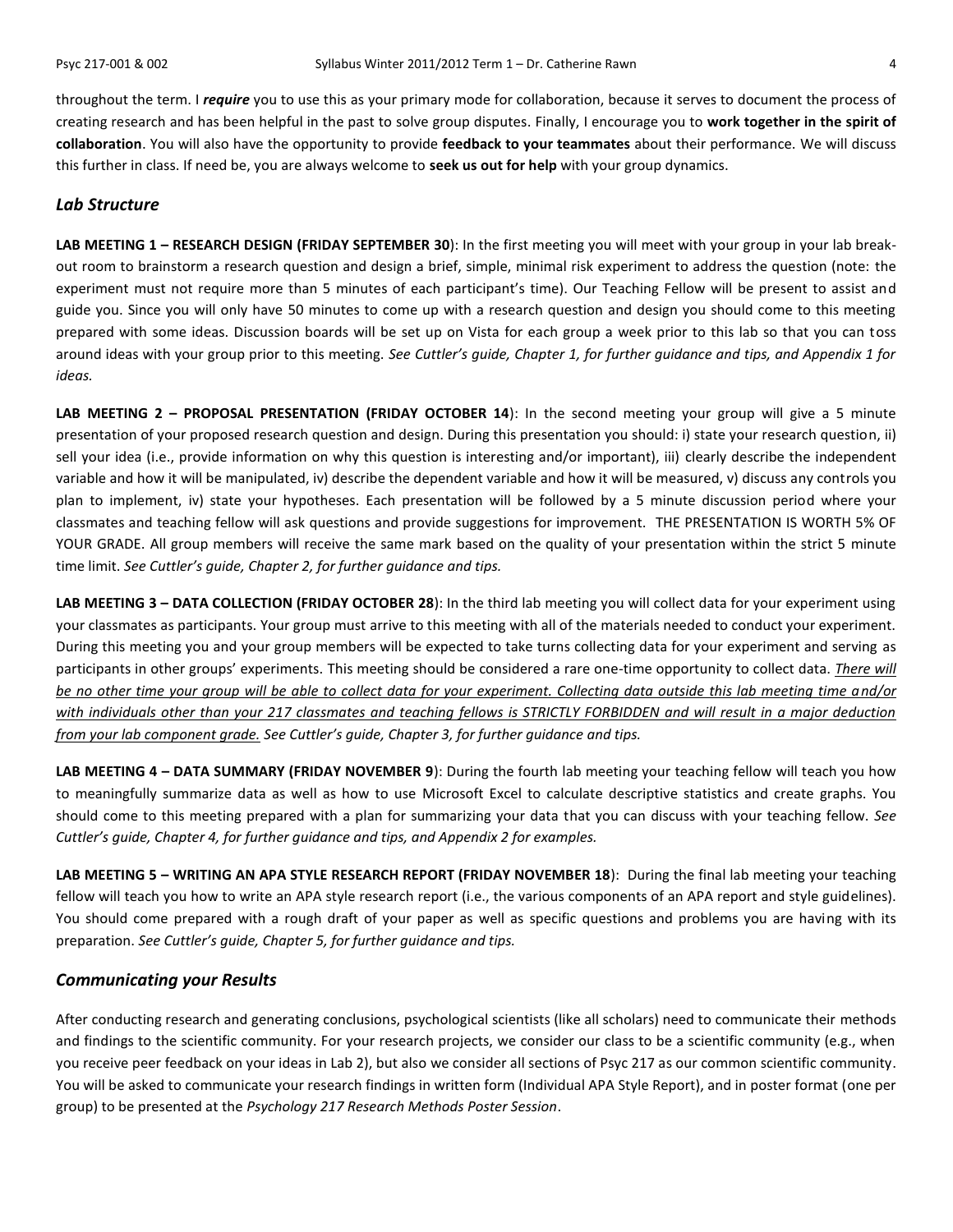**POSTER SESSION (10%): NOVEMBER 25, 7-9PM, EAST ATRIUM OF UBC LIFE SCIENCES INSTITUTE** Six hundred students, a dozen Teaching Fellows, and four Instructors from across all seven sections of Psychology 217 will come together to share and learn about each other's research projects. You will be asked to prepare, as a group, a poster that summarizes your research project's hypothesis, method, results, and conclusions. This kind of presentation is common at professional scientific conferences; all of us on the teaching team have presented our research at this kind of poster session. During the poster session, you will be asked to evaluate approximately five of your peers' posters (from a different section). Your own poster will be evaluated by five peers (the average of these five ratings will equal 5% of your grade), as well as a Teaching Fellow (whose rating will comprise the other 5%). More details about how to prepare for the poster and presentation, as well as how to evaluate others' posters will be provided later in the term. NOTE: TO ACCOMMODATE ALL SECTIONS, THE POSTER SESSION IS IN THE EVENING ON FRIDAY NOVEMBER 25. IT IS A MANDATORY COURSE EVENT; MARK YOUR CALENDAR NOW.

**INDIVIDUAL RESEARCH REPORT (20%): FORMAT, SUBMISSION (FRIDAY DECEMBER 2) AND GRADING** The most important step in the research communication process for researchers is to clearly document their research as well as the contribution it makes to understanding human behaviour in a written manuscript. These written manuscripts are then reviewed by their peers, and (hopefully!) published in a journal. The individual report is designed to give you experiences with a part of this process.

Reports are to be prepared independently; each group member must prepare his/her own report separately from the other group members. Evidence of collaboration or team work in preparing the reports will results in major deductions from your lab component grade and in severe cases may result in a grade of zero on the lab component.

*Format:* Your report must be written using APA style and must include the following sections: Abstract, Introduction, Method, Results (including at least one graph or table), Discussion and References (at least 2). See Appendix A of your Cozby text, the Publication Manual of the American Psychological Association (6<sup>th</sup> ed.), and Cuttler's guide, Chapter 5, for guidance in writing APA style reports.

Reports must be between 5 and 7 double spaced pages (approximately 1500-1700 words). This page limit does NOT include a cover page, references, graphs, tables or appendices. You must use 12 pt Arial font and margins must be set to 1" all around. Your paper should contain at least 2 references to related empirical journal articles.

*Submission:* Reports are due on December 2 (the last day of class). They must be submitted online to TurnItIn (using our class Vista site) AND an identical hard copy must be submitted to your instructor or teaching fellow. If you fail to do either (submit it in person or to TurnItIn) on or before December 2 your report will be considered late. You will lose 10% for each day the report is late. **To submit your paper on TurnItIn you will need to go to [turnitin.com,](http://www.turnitin.com/) create an account if you do not yet have one, enter our course ID (4191485) and password (research), and submit your paper.**

*Grading:* The lab report is worth 20% of your grade. You will be graded on the following: Abstract and Introduction (4%), Method and Experimental Design (4%), Results and Figures (4%), Discussion (4%), APA format and Writing style (4%).

#### **Final Examination – 30%**

The final exam will be scheduled by the registrar, but will occur at some point between December 6 and 20 (including Saturdays). You must be available to write your final exam at any scheduled time so do not book any trips for these dates. If you have 3 or more exams scheduled to start and finish within a 24 hour period you may request to write the second exam on a different day. However, you must give the instructor of the second exam one month notice.

The final will consist of a mix of multiple-choice, true/false, fill-in-the-blanks, and written answer questions. **Although the material covered after the second midterm will be featured prominently, this is a cumulative exam.** Research shows greater long term retention with multiple testing—not studying—opportunities (Roediger & Karpicke, 2006). Because this material is important for success in future courses, a cumulative final is most appropriate. More details will be provided on the last day of class.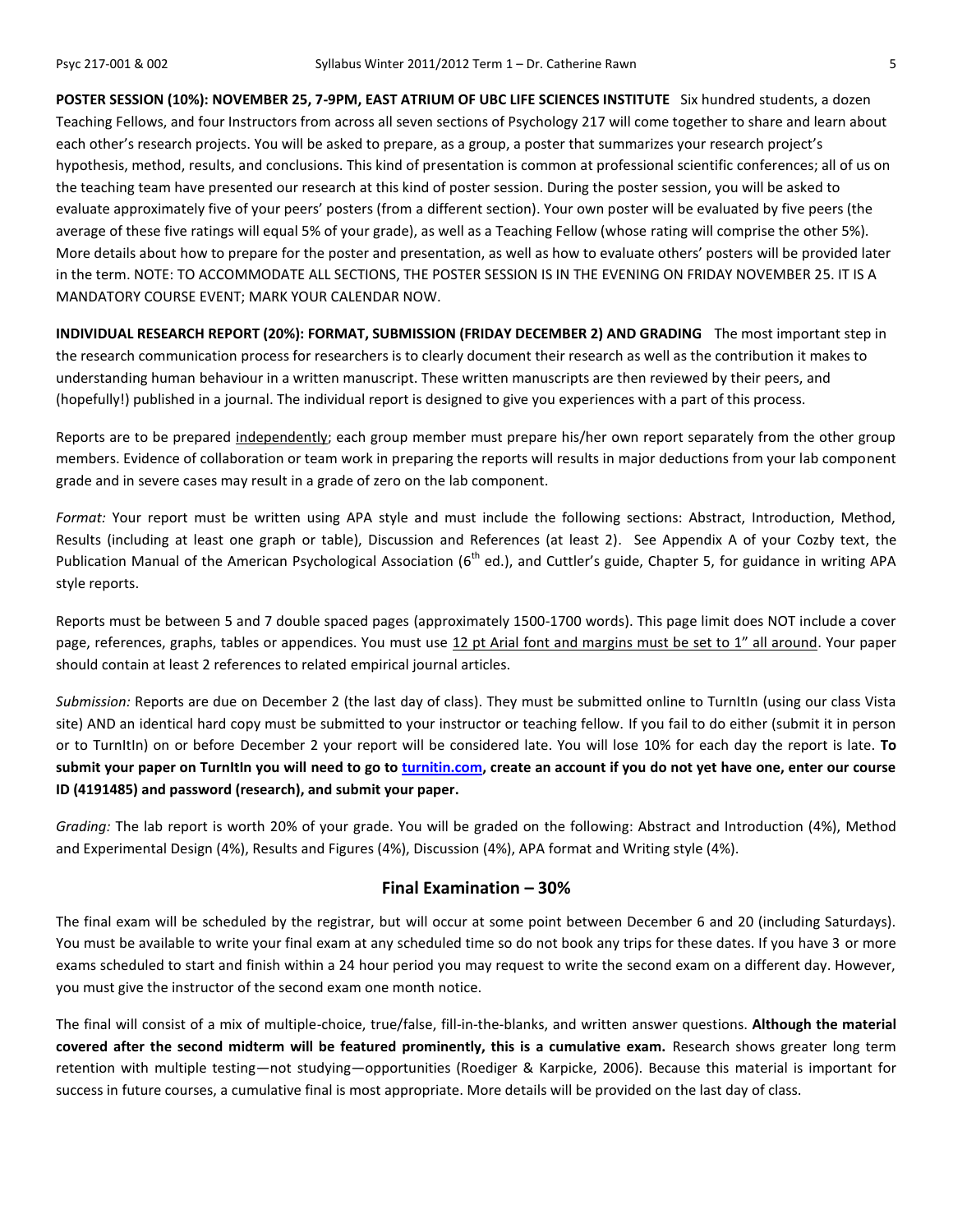#### **Midterm Examinations – 2 x 10%**

There will be two in-class midterm exams: Wednesday September 28 (covering readings and classes from the beginning of the term) and Monday November 7 (covering readings and classes since the first midterm). Questions may include a mix of multiple choice, true/false, fill-in-the-blanks, and written answer questions with about half a page of writing for each. Tests will require thorough understanding of course material, including the ability to apply and integrate concepts. Each exam will be out of 40-50 points.

#### **Communicating Psychological Research Assignment – 6%**

This brief assignment provides you the opportunity to find an empirical journal article using the university's system, identify the major features of the study design, and communicate the most important findings from the study in a compelling way. These skills provide the foundation of communicating about psychological research, and are relevant wherever you take your psychology degree. Your assignment should be no longer than 2 pages, and answer only the questions provided in the handout on Vista. To accommodate your schedule, this assignment is due by the scheduled start time of the final exam. That said, I recommend you complete it by October 3.

## **Research Experience Component (REC) – 5%**

As part of this course, you will be asked to spend **four hours participating in psychology studies** through the Department of Psychology's Human Subject Pool (HSP) system. You can locate and sign up for studies by going to [https://hsp.psych.ubc.ca.](https://hsp.psych.ubc.ca/) If you don't already have a user account you will first need to request an HSP (human subject pool) user account on that webpage. Once you have an account and have logged into it, you will be able to browse through all of the studies in which you can participate, sign up for studies and confirm your accumulated credits. The subject pool typically closes the last week of class so I strongly urge you to participate and confirm your accumulated credits *before* the last week of class. Further instruction on how to use the HSP online system can be found at<http://www.psych.ubc.ca/resguide.psy> in the document entitled "Subject Pool Information for Participants."

Because introducing you to psychological research is an important part of this course, the **REC is required**. However, as **an alternative to participation in subject pool studies you may choose to fulfill the REC by completing four library writing projects**, for which you read and summarize a research article; each article summary counts as one hour of research participation. You must select a research article (not a letter to the editor, commentary, or review paper) published since the year 2000 in the journal Psychological Science. Each summary should be about 500 words and should include the purpose, method and results of the study. *NOTE: THE ARTICLE YOU CHOOSE FOR THE COMMUNICATING PSYCHOLOGY ASSIGNMENT CANNOT COUNT TOWARD THIS CREDIT. WE WILL BE CROSS-CHECKING THE ARTICLES.* If you choose the library option, you must (a) create an account on the online HSP system, (b) include your name, email, student number, course, section, instructor on each summary and (c) submit hard copies of your completed article summaries, together with copies of the summarized articles, to Dr. Toni Schmader at least 10 days before the end of classes.

**The REC is worth 5% of your course grade: 1 hour of participation or 1 article summary = 1% x 4, plus 1% for completing the online Tri-Council Policy Statement (TCPS) tutorial (details given in Lab 1).** The REC is designed to help you learn more about psychology and how research is conducted and to provide you with first-hand experience with psychological research. This may make understanding research easier and may help you decide whether research is a reasonable career option for you. Indeed, by providing you with a window into the diverse types of research conducted in the psychology department you may find that you are interested in becoming more involved with one of the labs you visit.

#### **Participation – 4%**

This course is designed to be experiential – involving group discussion, interactive activities including i>clicker questions, and class projects. Thus, the success of the class for everyone, including your own comprehension of the material, depends upon your active participation. **Class attendance is expected.** If you are absent from class, it is *your* responsibility to find out what was covered, whether any announcements were made, etc. Because of the size of our class, it is challenging to measure individual participation on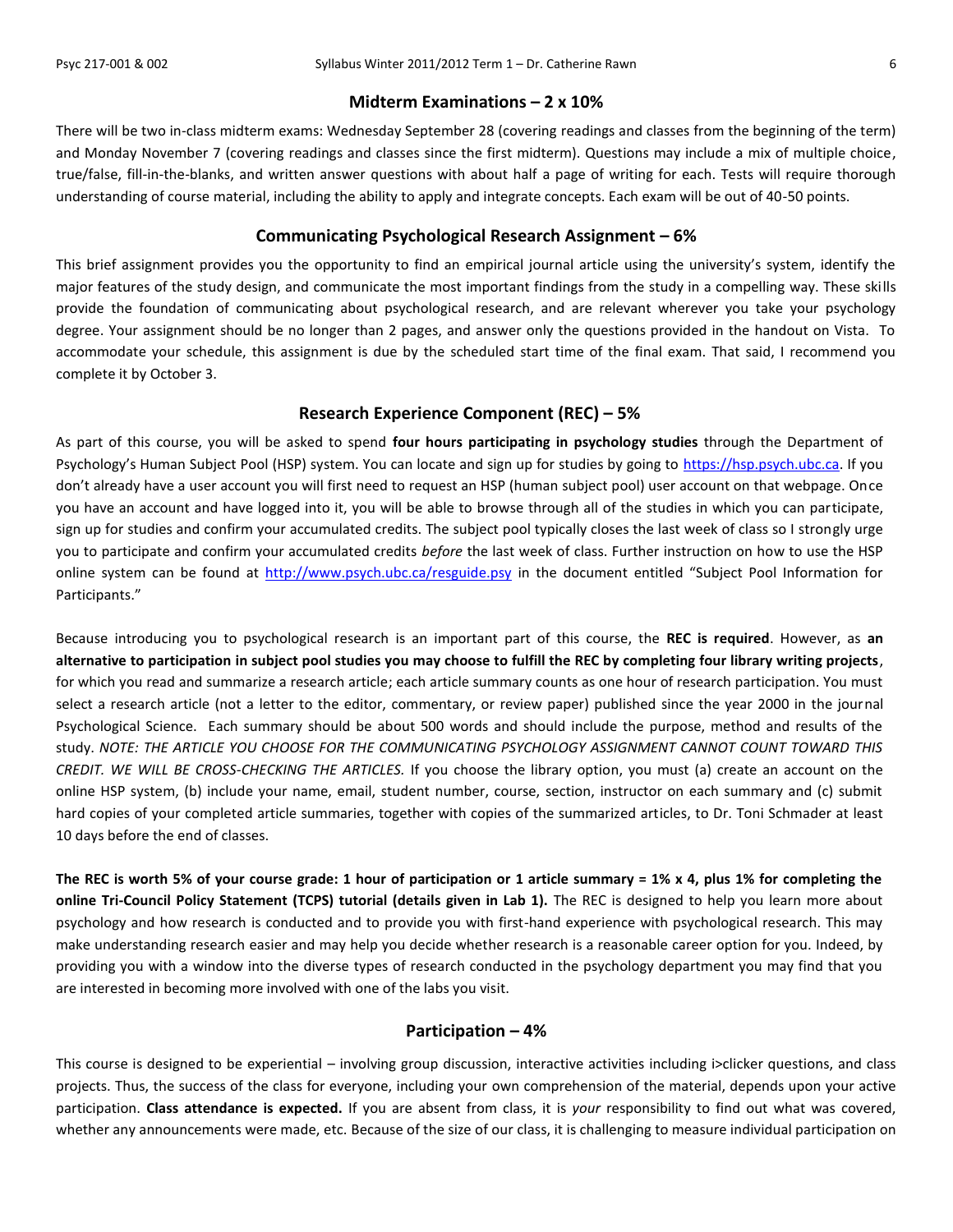an ongoing basis. Therefore, your class contribution will be graded on (1) your responses to i>clicker questions in class, and (2) your participation in peer evaluation of your teammates.

**3% FROM I>CLICKER QUESTIONS**: If you answer at least 75% of the i>clicker questions during a class period, for at least 75% of the classes during the whole term, you'll earn up to 3%.

**1% FROM COMPLETING PEER EVALUATION:** Constructive feedback is part of any successful team interaction. You have the opportunity to evaluate and offer constructive feedback to your research project teammates – and to receive the same from them. By taking a few minutes to complete the peer- and self-evaluations you will earn 1% toward your own course grade, while promoting effective teamwork. Evaluations will be conducted after Lab 2 (by Monday October 17) for *formative* purposes. That is, it's a chance for you to indicate what your teammates should keep doing well and what they need to work on. Occasionally, peer evaluations indicate a serious problem with a team member. *If such an issue arises, your team will be asked to meet with Dr. Rawn. If evidence indicates a team member is not contributing to the project, that person may not have access to the data from Lab 3, and that person's final report will consequently suffer.*

The software program we will use to conduct these evaluations is called iPeer, and has been used extensively at UBC, particularly in Commerce and Applied Science.

- (1) Log in to: [http://ipeer.elearning.ubc.ca](http://ipeer.elearning.ubc.ca/) using your CWL.
- (2) Select our course (Psyc 217 Section 001 *or* Section 002, depending on your enrollment).
- (3) Complete the peer evaluation for each of your teammates and yourself. There are 10 scale items and 3 open-ended responses.

Be honest and constructive in your evaluations. Keep in mind that your teammates will receive the feedback, but will not know which teammate said what.

## **How to Submit Your Assignments**

1. Submit a **hard copy** at the start of the class period in which it is due, and

2. submit an **electronic copy** on TurnItIn by 11:59pm on the due date. Go to [turnitin.com,](http://turnitin.com/) create an account, enter our course ID (4191485) and password (research), and upload the same assignment, but *without identifying information on it*.

**The hard copy is considered the master copy and is what will be graded; the electronic copy must match it.** The purpose of the online copy is so that we can use TurnItIn to cross-check your paper with an enormous database of websites, past submissions, and published works. To learn more about TurnItIn and UBC's policies about it, see <http://www.vpacademic.ubc.ca/integrity/turnitin/index.htm>.

## **Learning Tools to Investigate!**



**We encourage you to take responsibility for your learning and check out what these resources might have to offer you.**

**TIME MANAGEMENT** Tools for managing all your courses: [http://www.arc.sbc.edu/timeschedule.html,](http://www.arc.sbc.edu/timeschedule.html) [http://learningcommons.ubc.ca/get-started/study-](http://learningcommons.ubc.ca/get-started/study-toolkits/time-management-toolkit/) [toolkits/time-management-toolkit/,](http://learningcommons.ubc.ca/get-started/study-toolkits/time-management-toolkit/) and for planning papers: [http://assignmentcalculator.library.ubc.ca.](http://assignmentcalculator.library.ubc.ca/)

**LEARNING COMMONS** is UBC's online hub for study and research support. This interactive website provides you with a wealth of academic resources, from tutoring and workshops to study groups and online tech tools. It also offers plenty of information on a variety of academic topics, and links to nearly all of the academic resources offered at UBC. Make the Learning Commons your first stop for all things academic! [http://learningcommons.ubc.ca](http://learningcommons.ubc.ca/)

**WRITING SKILLS** The UBC Writing Centre [\(www.writingcentre.ubc.ca\)](http://www.writingcentre.ubc.ca/) also has tutoring services, including an [Online Writer's Workshop](http://www.writingcentre.ubc.ca/workshop/index.html). Also, Purdue University offers an amazing collection of information about writing, including using APA style, at their Online Writing Lab (OWL), available at [http://owl.english.purdue.edu/owl.](http://owl.english.purdue.edu/owl/)

PHYSICAL OR LEARNING DISABILITIES Our teaching team and UBC generally is committed to equal opportunity in education for all students, including those with documented physical disabilities or learning disabilities. If you have a disability that affects your learning in the classroom or your performance on tests or exams, please **contact Access & Diversity** in Brock Hall 1203, 1874 East Mall, Contact: 604.822.5844, [www.students.ubc.ca/access.](http://www.students.ubc.ca/access)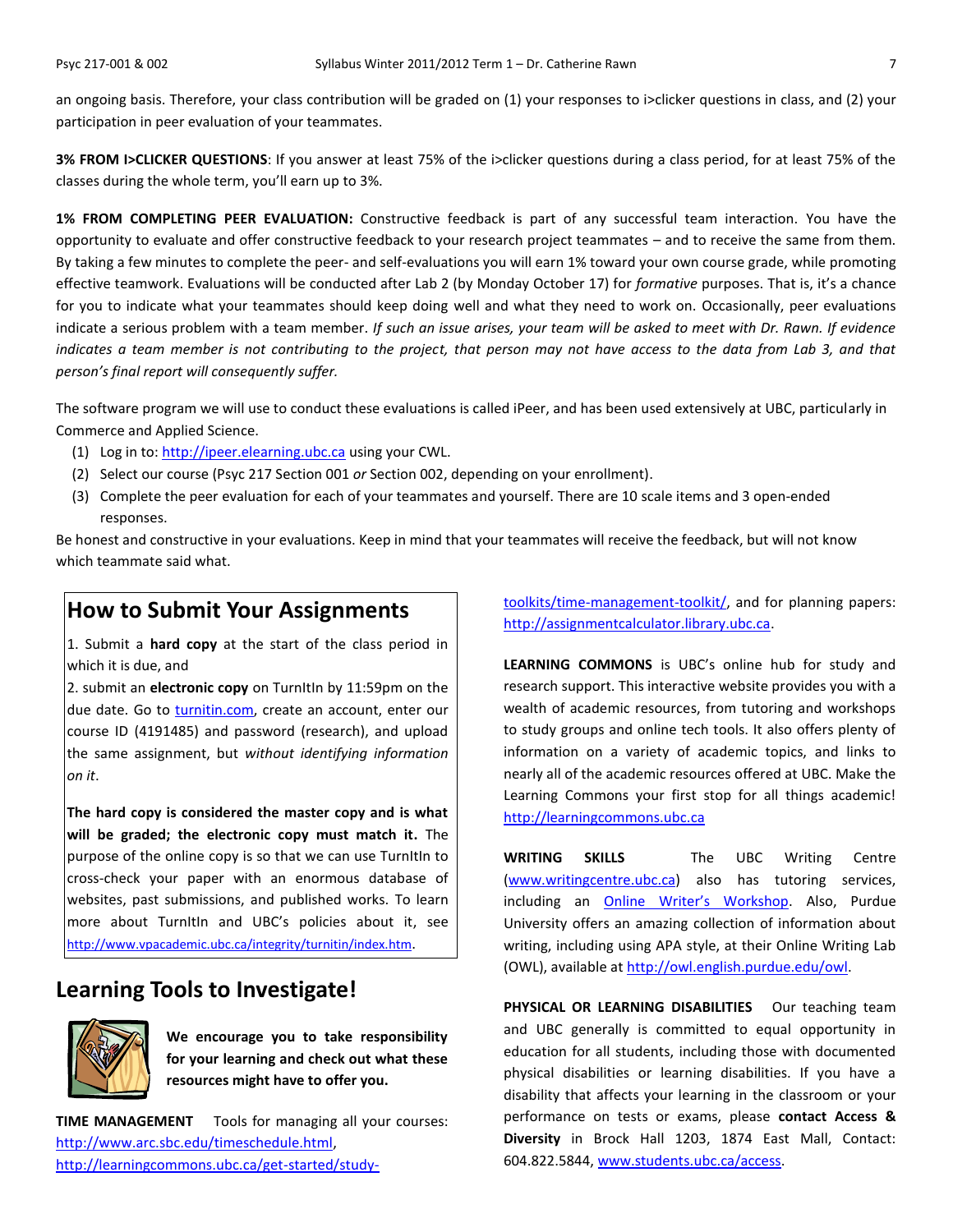## **What We Expect from You**

**PARTICIPATION** This course is designed to be experiential, involving pair and small group discussions, large group discussions, class activities and writing, i>clicker questions, and regular feedback. Although some class time will be devoted to a traditional lecture format, the success of the class depends upon your active participation.

**ATTENDANCE** Please come to every class, prepared to participate. Bring your i>clicker (and two spare AAA batteries), a pen and paper (in addition to a laptop, if you choose to bring one), and an open mind. *If you miss class* you are responsible for obtaining missed notes and announcements. You will not be able to regain participation points for missed classes.

**RESPECTFUL CONDUCT** You are expected to treat all your classmates, your group-mates, your instructor, your TA, and yourself with respect at all times, both in and out of the classroom, face-to-face and in writing (e.g., on email). This includes arriving to class on time and minimizing distractions for other students.

**ETHICAL CONDUCT** You are responsible for your own learning. Cheating of any kind will **not** be tolerated, including dishonest use of the i>clicker (e.g., entering responses for an absent classmate). See the section in this syllabus on ethical conduct for more information about plagiarism and exams.

**ON TIME ASSIGNMENTS** Late research papers will be accepted up to 7 days late, but 10% per day will be deducted *if either the hard copy or the electronic copy is late*. No assignments will be accepted after 7 days (including weekends). Plan ahead to avoid penalties. (Because of the flexible deadline for the Communication Assignment, none will be accepted after the start time of the final exam.) **RESEARCH PAPER RE-GRADE POLICY:** If you feel very strongly that your paper was graded unfairly, you may choose to have your paper re-graded by the instructor. To qualify, you must email your TF within 2 weeks of the day paper grades are posted online (or papers are handed back, whichever is first). Re-grading may result in an increase or decrease, and that re-grade is final.

**PRESENCE AT EXAMS & TESTS** If you must miss an exam due to an extenuating circumstance like *severe* illness, you or your caregiver must (1) contact me at least 1 hour before the exam start time (or as soon as possible afterward), and then (2) provide a doctor's note or other documentation within one week of notifying me. If both conditions are met, you

may schedule with our TA to write a comparable make-up exam. If **either** condition is not met, you will receive a zero.

**FEEDBACK & COMPREHENSION CHECKS** You will be consulted regularly for feedback about your learning, what elements of the course are working well for you, and what could be improved. For example, at the end of each class, you will have the opportunity to summarize your learning and ask a question you're curious or confused about. I will take up some of these Comprehension Check questions at the start of the next class. These Comprehension Checks are optional and can be anonymous if you prefer.

We invite you to share your thoughts and suggestions with us, particularly about things we are able to change, and to be open to **working together to make this course a positive experience for all of us.**

## **What You Can Expect from Us**

**AVAILABLE** We are here to help you and your classmates choose to succeed. Visiting us is typically more effective than email for clearing up questions. If our office hours absolutely cannot work for you, respectfully email us a few time and day options to make an appointment.

**ONLINE SLIDES** PowerPoint slides and handouts will be available *after* class on our WebCT Vista site, in the "Powerpoint slides" folder on the homepage.

**PARTICIPATION** We will make every effort to keep you interested in class by mixing things up and getting you involved in learning activities designed to help you learn. We will ask you to do only those activities that we believe will help you learn. To help document active learning, we will take some **photographs** throughout the term. Please see your instructor within the first two weeks if you have serious concerns about this.

**FEEDBACK** We will endeavour to provide you with feedback on learning appraisals (e.g., essays, exams) as promptly and as detailed as possible, given the frequency of appraisals and size of our class.

**RESPECTFUL & ETHICAL CONDUCT** At all times, we aim treat each of you with respect, and to make all course decisions with the highest standard of ethics in mind. If you feel you are being treated unfairly or disrespected by us or a classmate, we invite you to talk to us so we can sort out the issue together. To be clear: such a discussion would not impact your grade.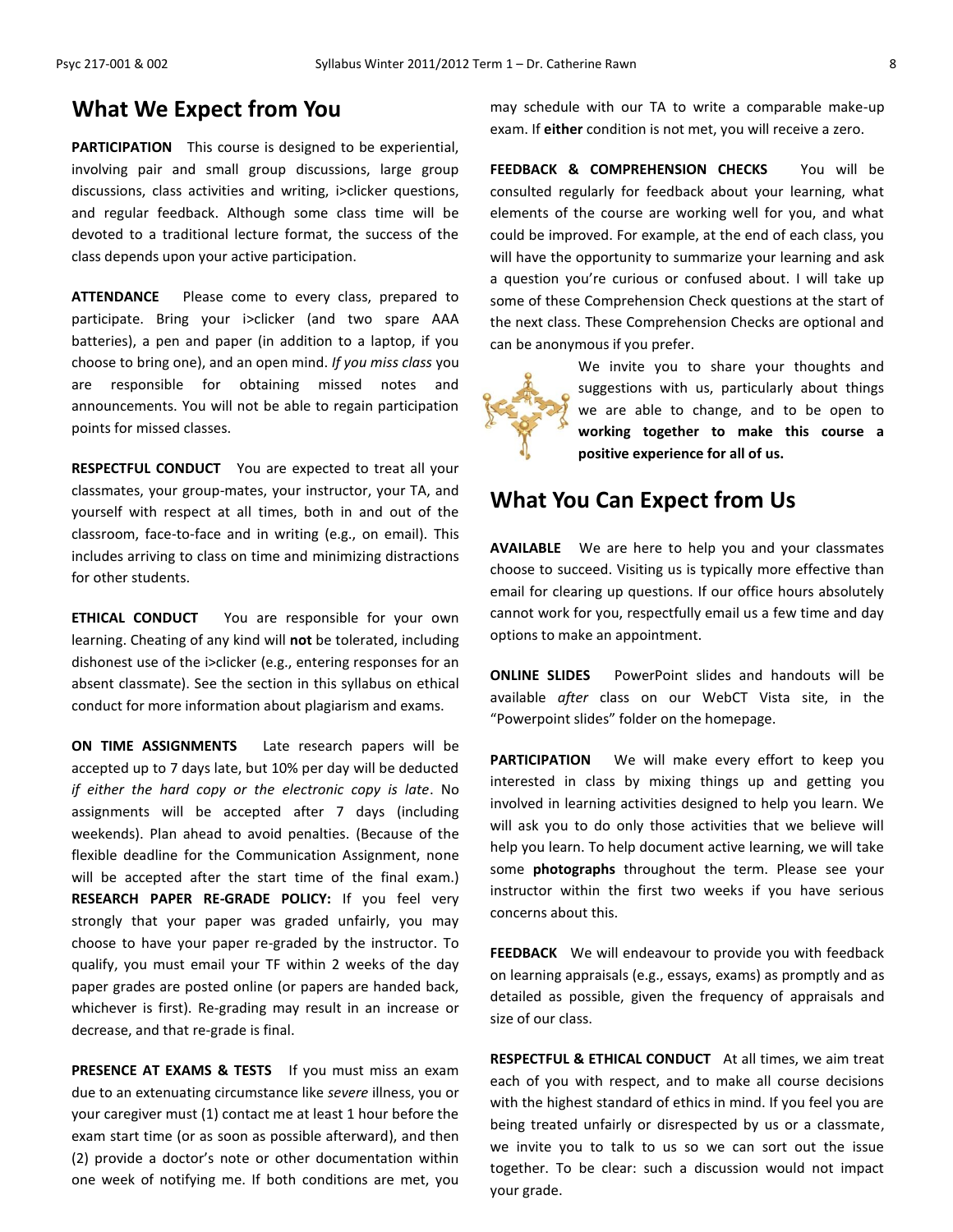## **A Note about Reading**

Reading the text outside of class is essential for success in this course. This class will involve some lectures along with demonstrations, exercises, and discussions. However, in class lessons cannot cover all the material in the textbooks; rather, the goal of lessons is to (1) highlight the more significant aspects of the readings, (2) discuss topics not well-covered by the readings in more detail, and (3) pull together broad themes to make better sense of the readings. Not all the material presented in the readings will be discussed in class, and vice versa. Thus, both a careful reading of text chapters and consistent class attendance are strongly recommended. **My strong suggestion is to read each chapter before we discuss it in class** so that you know what questions you want to ask and are able to participate.

## **Psychology Dept. Grading Policies**

*To meet department policy, the typical student demonstrating adequate performance on learning appraisals will earn around 67-71% in this course. Read on for details.*

In order to reduce grade inflation and maintain equity across multiple course sections, all psychology courses are required to comply with departmental norms regarding grade distributions. According to departmental norms, the mean grade in a 300-level class is 70 for a good class, 68 for an average class, and 66 for a weak class, with a standard deviation of 13). The corresponding figures for 100- and 200-level Psychology courses are 67, 65, and 63, with a standard deviation of 14. *Psyc 217 is the one exception to this. Our mean may slightly exceed this value (up to 71%, same standard deviation).* **Scaling** may be used in order to comply with these norms; grades may be scaled up or down as necessary by the professor or department. Grades are not official until they appear on a student's academic record. You will receive both a percent and a letter grade for this course. At UBC, they convert according to the key below:

| A+        | 90-100% | C+ | 64-67% |
|-----------|---------|----|--------|
| A         | 85-89%  | C. | 60-63% |
| А-        | 80-84%  | C- | 55-59% |
| B+        | 76-79%  | D  | 50-54% |
| B         | 72-75%  | F  | 0-49%  |
| <b>B-</b> | 68-71%  |    |        |

# **Faculty of Arts Guidelines for Grading Criteria**

You are earning a degree at a highly reputable postsecondary institution. Therefore, criteria for success are high. The Faculty of Arts offers the following guidelines that broadly characterize the kind of work that is generally associated with the main grade ranges. These characteristics help to put the Psychology Department Grading Policies into context. Note that adequate performance is in the C range, which is the typical class average.

**A RANGE:** *EXCEPTIONAL PERFORMANCE.* Strong evidence of original thinking; good organization in written work; capacity to analyze (i.e., break ideas down) and to synthesize (i.e., bring different ideas together in a coherent way); superior grasp of subject matter with sound critical evaluations; evidence of extensive knowledge base.

**B RANGE:** *COMPETENT PERFORMANCE.* Evidence of grasp of subject matter; some evidence of critical capacity and analytic ability; reasonable understanding of relevant issues; evidence of familiarity with the literature.

**D-C RANGE:** *ADEQUATE PERFORMANCE*. Understanding of the subject matter; ability to develop solutions to simple problems in the material; acceptable but uninspired work; not seriously faulty but lacking style and vigour.

**F RANGE:** *INADEQUATE PERFORMANCE.* Little or no evidence of understanding of the subject matter; weakness in critical and analytical skills; limited or irrelevant use of the literature.

Consider these characteristics when making choices about the quality of work you submit in all learning appraisals, in this and any other course.

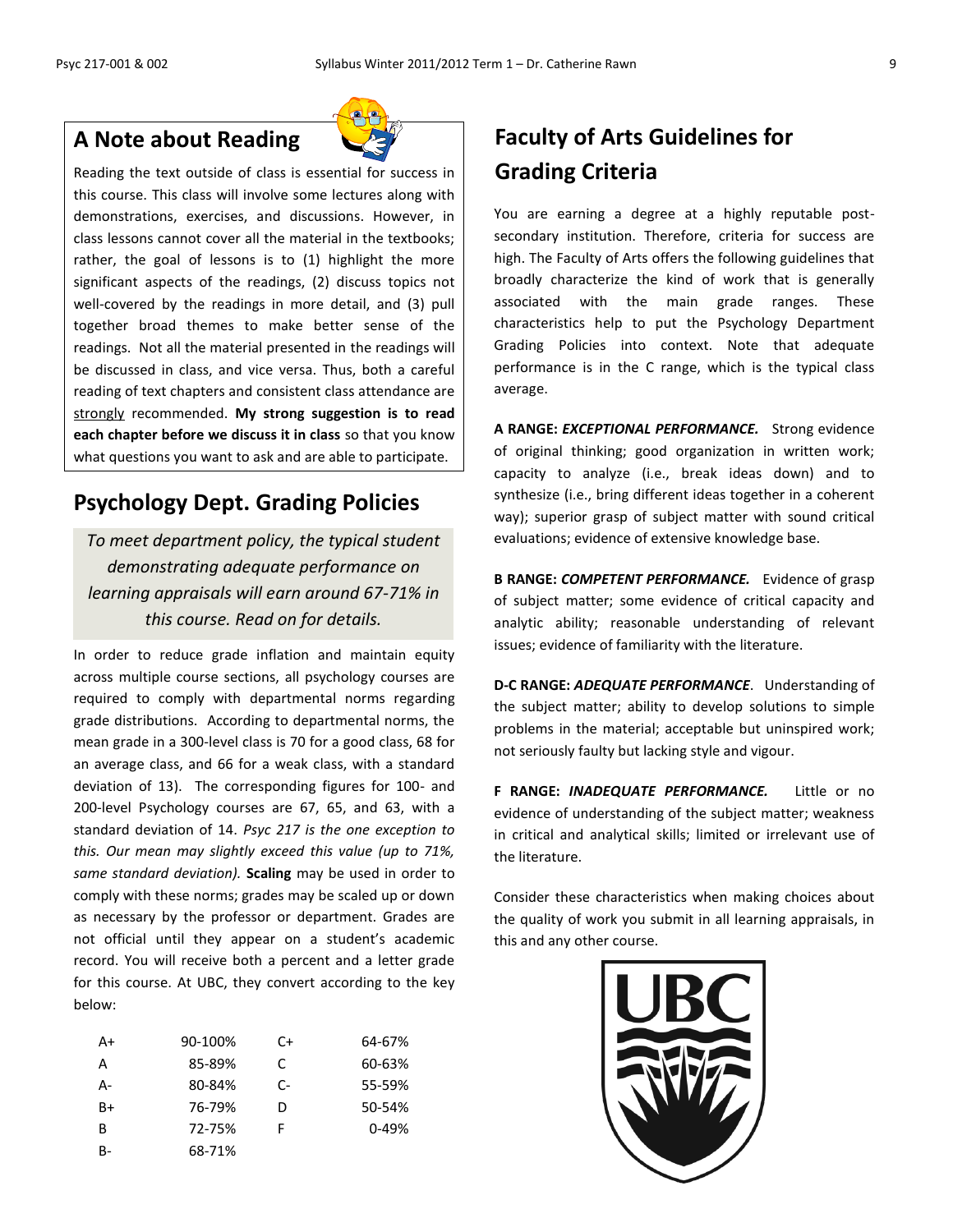## **Ethical Conduct: Practices and Policies**

**Don't Cheat. Don't Plagiarize. It's Not Worth It.** 

## **Read on For Key Definitions, Consequences, and How to Act Ethically**

Don't try it, don't do it. The consequences are more severe than you may think: you will fail the assignment or test, you may fail the course, you may be expelled from University, and unable to attend any other postsecondary institution in the future. Think about the longterm implications of that outcome in your life.

## **Psychology Department's Position on Academic Misconduct**

Cheating, plagiarism, and other forms of academic misconduct are very serious concerns of the University, and the Department of Psychology has taken steps to alleviate them. In the first place, the Department has implemented software that can reliably detect cheating on multiple-choice exams by analyzing the patterns of students' responses. In addition, the Department subscribes to *TurnItIn* — a service designed to detect and deter plagiarism. All materials (term papers, lab reports, etc.) that students submit for grading will be compared to over 5 billion pages of content located on the Internet or in TurnItIn's own proprietary databases. The results of these comparisons are compiled into customized "Originality Reports" containing several, sensitive measures of plagiarism; instructors receive copies of these reports for every student in their classes.

During exams, the instructor and invigilators reserve the right to move students in their seating arrangement with no explanation provided.

In all cases of suspected academic misconduct, the parties involved will be pursued to the fullest extent dictated by the guidelines of the University. Strong evidence of cheating or plagiarism may result in a zero credit for the work in question. According to the University Act (section 61), the President of UBC has the right to impose harsher penalties including (but not limited to) a failing grade for the course, suspension from the University, cancellation of scholarships, or a notation added to a student's transcript. For details on pertinent University policies and procedures, please see Chapter 5 in the UBC Calendar [\(http://students.ubc.ca/calendar\)](http://students.ubc.ca/calendar).

### **Why is Academic Misconduct Treated So Harshly?**

Some people don't feel like cheating on a test or taking a sentence or two from someone else's paper without citing it is a big deal. Here's a bit of insight into why we care so much. In the academic community—a community of which you are now a part—**we deal in ideas**. That's our currency, our way of advancing knowledge.

By representing others' ideas in an honest way, we are (1) respecting the rules of this academic community, and (2) showcasing how our own novel ideas are distinct from but relate to their ideas. **Welcome to the academic community. You are expected to act honestly and ethically, just like the rest of us.**

#### **Participating in the Academic Community Ethically**

What can you do to ensure you are acting ethically? First, recognize that all graded work in this course, unless otherwise specified, is to be original work done independently by individuals.

**VISIT** *STUDENT TO SCHOLAR RESEARCH AND WRITING*  **TOOL** UBC Library and UBC Writing Centre offer an online guide to preventing unintentional plagiarism and organizing your vour writing. Visit [http://www.library.ubc.ca/hss/instruction/sts/Whole\\_page.](http://www.library.ubc.ca/hss/instruction/sts/Whole_page.htm) [htm](http://www.library.ubc.ca/hss/instruction/sts/Whole_page.htm)

**USE THE LIBRARY'S RESOURCES**, including any of the indexes and databases listed under Indexes and Databases, Subject Resources, OneSearch or Metasearch on the Library's website at [http://www.library.ubc.ca.](http://www.library.ubc.ca/) (Not sure which index to use? Click HELP on the library homepage at www.library.ubc.ca or try Subject Resources.) When instructed to do so, you may use sources such as Google/Yahoo/MSN Search/etc. to find articles for assignments in this course, particularly Google Scholar.

**BE CAREFUL AND CRITICAL OF WHAT YOU READ AND CHOOSE TO CITE.** Reference all material using APA style; if you cannot find a proper reference, question whether that source is appropriate. **Do not** copy and paste text from other sources, even in a draft, as you might unintentionally misrepresent those words as your own in a later draft (which would still qualify as plagiarism).

> *If you ever have any questions about what sources to use or how to cite them please see your instructor or Teaching Fellow before handing in your assignment.*